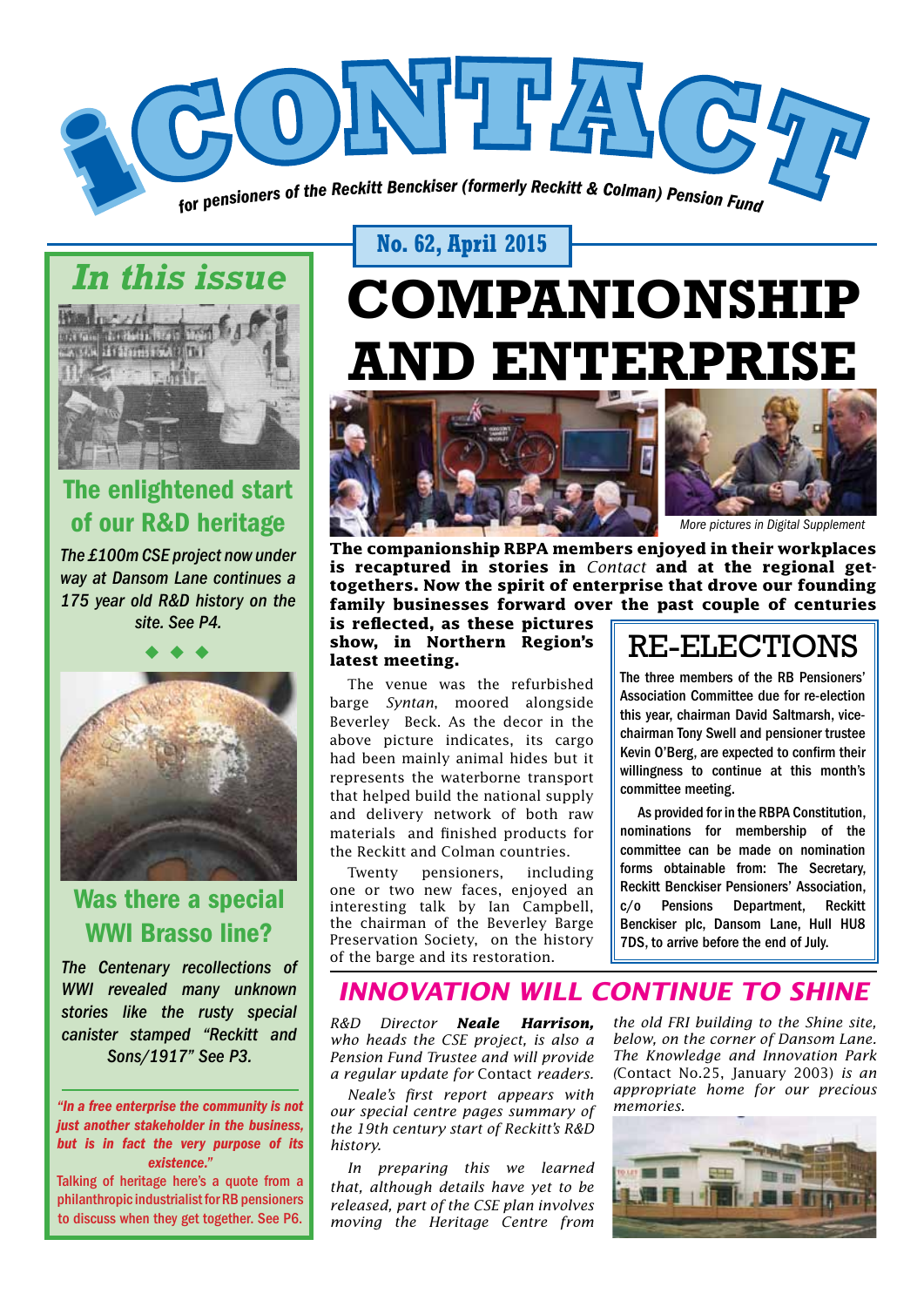# *Get togethers*

# *DIARY DATES 2015*

Forthcoming get-togethers:

HIGH WYCOMBE Wednesday, April 15, 2015 Wednesday, October 14, 2015 12pm, Brewers Fayre, Loudwater, High Wycombe Wednesday, April 6, 2016 Venue: tbc *Contact Paul Gilliam Tel: 01494 562843*

**DERBY** 

Tuesday, April 14, 2015 Tuesday, September 15, 2015 10.30am, Bryers Heritage Farm, Markeaton Lane, Markeaton Village, Derby

LEICESTER Tuesday, May 5, 2015 11.30am, The Oadby Owl, Glen Road, Oadby, Leicester *Contact Brian Bradley Tel: 01526 321575 for Leicester and Derby*

NORWICH Tuesday, April 14, 2015 Tuesday, July, 14, 2015 Tuesday, October 13, 2015 10.30am at the White Horse, **Trowse** *Contact Ken Herbert*

*01379 852854* **HULL** 

Wednesdays, April 22, May 27 and June 24 11am at The Goodfellowship Cottingham Road, Hull

*Contact Phil Shearsmith Tel: 07858 137178 alloa@alloa.karoo.co.uk*

*Details of other meetings (such as Southern Region's revived progamme for Chiswick) will be announced on the website news page when dates fall beween our press dates.*





**Varying levels of attendance at the first gatherings of the year but a full programme in the diary, left (with more to come), indicates continuing and growing interest in recapturing the community of the workplace.**

Northern Region takes the lead in innovation with the watery event pictured on our front page and the picture above relieving your editor of the need to write a headline. We will not attempt to explain the meaning or relevance of this heading – the fact that the venue was the recently opened East Riding Theatre in Beverley explains all.

No particular dramatics from the 20 or so members taking to the boards who, as well as enjoying coffee and cakes, were treated to a tour around the theatre and tales of its use as a location in the new 'Dad's Army' film.

#### Illness hits Eastern

Eastern Region, traditionally first off the mark in January, saw attendance down (mainly due to illness) to 19 with regulars like Dick Smithson and his wife, Neville Starling, Alistair Stewart and Geoff Maerr unable to<br>attend. Organiser

Organiser Ken Herbert is seeking a greater response from his 700 members at the homely White Horse in Trowse.

Northern Region found the seaside as agreeable as ever with its return to Café Chocolat in Hornsea (above right) for their second meeting of the year.<br>Twelve members. members. including some new

faces, enjoyed an hour of coffee and reminiscences.



More get-together pictures are in the *iContact* Digital Supplement of the online version at:

## www.icontactnewsletter.co.uk

This gives us more room than we can afford on the printed pages and also acts as a noticeboard for events which occur after we have printed, such as the Hull production areas pensioners' Christmas party as published on the website, below.

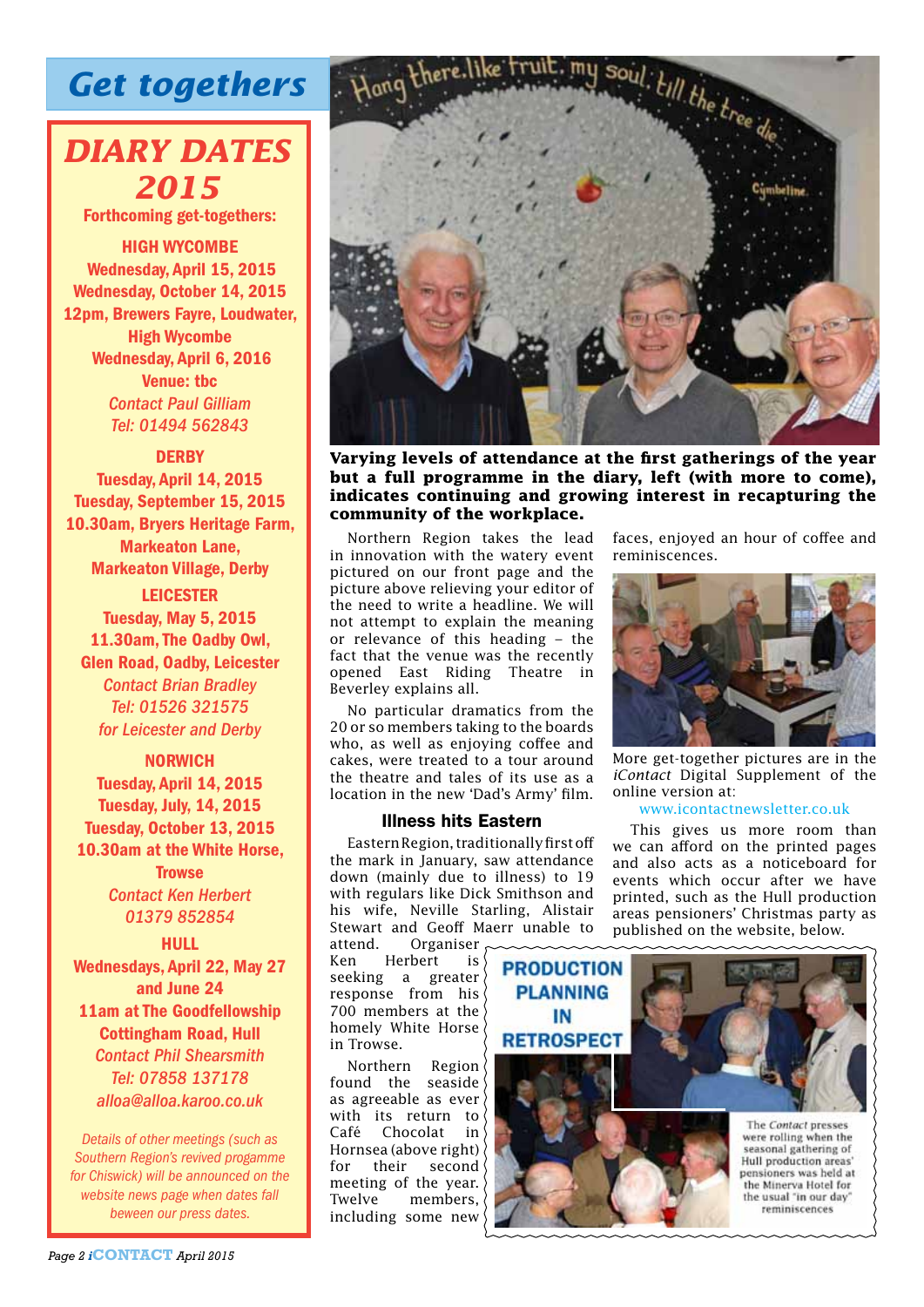

# *With peas and mustard*

*RBPA committee member Brian Bradley was given this photograph when, in his role as Pensioner Visitor, he called on Pensioner's widow Mrs Louisa Mucklin in Spalding.*

*The picture came out when reminscences entered "Do you remember?" territory. Louisa's late husband Roy was honey department supervisor at Farrows, Peterborough before moving to work in the honey department at Colmans in Norwich.*

 *The photo was taken in Colman's grounds and Roy is first on the left in the back row. So, in addition to who recognises who in the picture, it will also be interesting to know more about the product that brought a sweet touch to what, in product terms,were already colourful workplaces.*



The Ferens Art Gallery in Hull city centre, one of the main examples of the philanthropic Reckitt heritage (the University is another), is having a £3.9m refurbishment as it lines up for a strong possibility of hosting the Turner Prize during the UK City of Culture 2017 celebrations.

No structural changes to the iconic building, above, are planned but it is 20 years since it was extensively refurbished and the Tate and other leading galleries loaning artworks need to be assured that valuable works are secure and protected.

Two years ago *Contact (No.52, August 2013*) reported the £1.6m purchase by the Ferens of the rare Renaissance painting *Christ between Saints Paul and Peter*  (dated c.1320) with £856,000 coming from the gallery's Ferens Endowment Fund. This fund is a trust ring-fenced for the purchase of artworks and established in 1924 by the gallery's founder Thomas Robinson Ferens, a Reckitts director and close associate of Sir James Reckitt.

When Prime Minister David Cameron announced £1.5m in government cash for the Ferens refurbishment it was seen as an incentive towards hosting the Turner prize in 2017, but the Tate Gallery will have the final say with strict measures to be met.

# **HULL HAD A CANISTER WORKS, BUT DID IT MAKE THESE?**

**Ferens Art Gallery, pictured left, hosted the exhibition** *When War Hit Home: Hull and the First World War* **and amongst the 240 objects that featured was a very fragile gas mask, right, which had been in store for years.**

York Archaeological Trust prepared the mask for display which revealed the stamp "Reckitt & Sons/1917" on the base of the metal canister.

*Contact's* WWI issue last August *(No.60)* recalled some of the company's tremendous humanitarian war effort; but this is the first indication of possible manufacturing support, which would probably have been secret anyway. Canisters were being made for the metal polishes and, quietly later, petrol too.

 The gas mask type is a 'small box respirator'. These were first issued in 1916 and were more effective than earlier gas masks, which could be as simple as a cotton pad soaked in bicarbonate of soda.

This particular small box respirator was issued to Captain Godfrey Park of Hedon, who served in the Hull Pals. He received the Distinguished Service Order in 1918 for conspicuous gallantry and devotion to duty. Under heavy shell fire he was wounded twice but led his men to restore the front line.

In 1911, the census shows that he was aged 16, training as a law



student and living at Ivy House in Hedon with his father Robert Alan, who was a solicitor, mother Eleanor, and sisters Margaret Eleanor (aged 23) and Dorothy Kathleen (aged 18).

Godfrey's medal card from the First World War shows that he was serving in the  $10<sup>th</sup>$  Battalion, East Yorkshire Regiment, from 1915 as a 2<sup>nd</sup> Lieutenant, and then became Captain. He served in Egypt with the Hull Pals (of which the 10<sup>th</sup> Battalion East Yorkshire Regiment was part).

Many Reckitt people lived in Hedon (and still do) but there is no evidence of any Park family connection with the company. Some older residents have memories of the big house on The Green but do not know what happened to the family who lived there.

Some of our readers might have recollections of grandparents' stories of life on the gas mask line.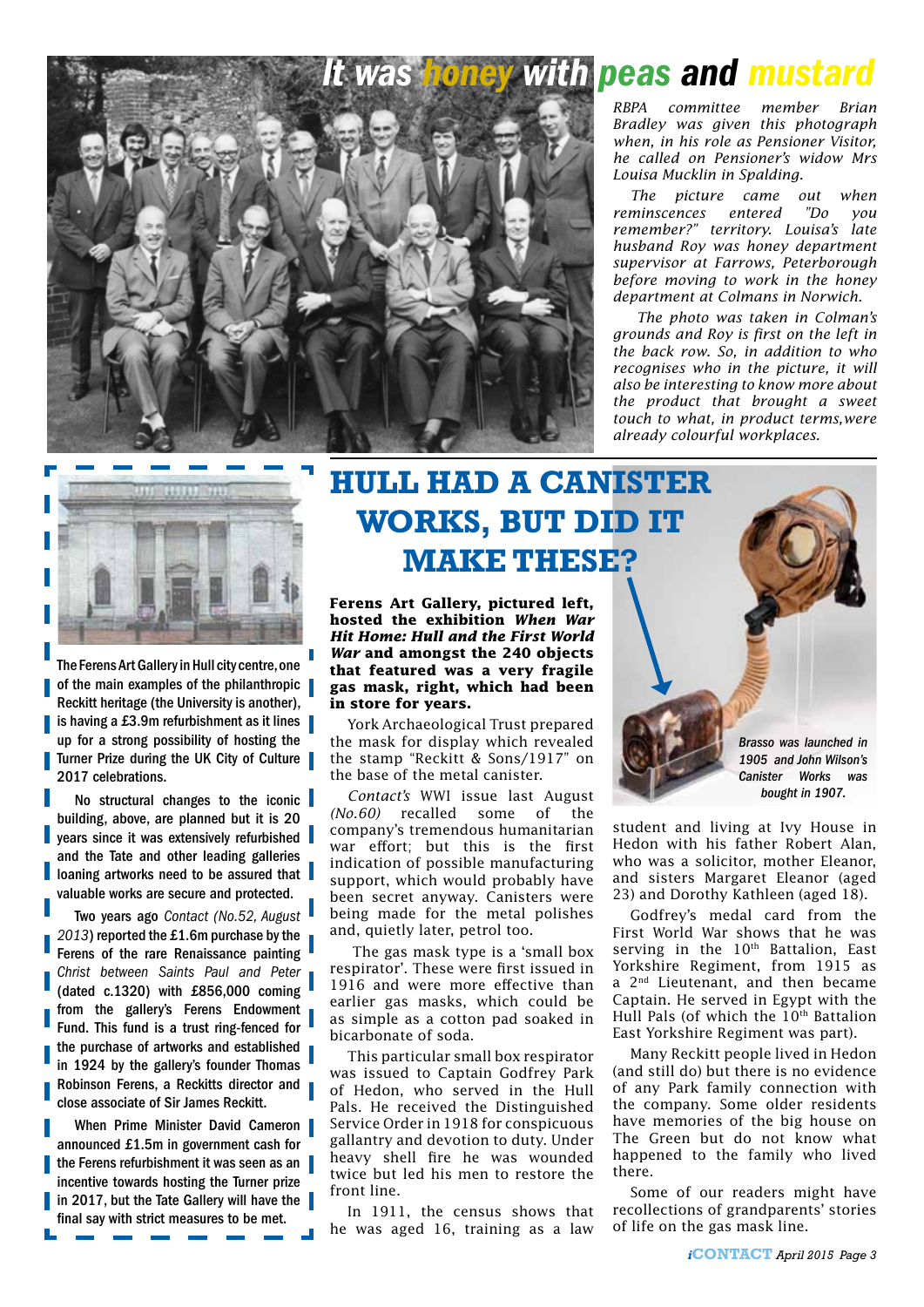

# *On plan and on budget*

## by Neale Harrison

#### **I am pleased to report that the design and build of the new Centre of Scientific Excellence is on plan and on budget.**

The past few months have been like the 'swan on a river' analogy – no drama and little visibility of anything special happening but lots of activity going on below the waterline!

We have now appointed the architects, project manager, structural teams, legal and transport planning teams.

The final piece of the jigsaw will be the appointment of the interior designers by the end of March.

The early designs look great and will truly put Hull on the map for being the place to work in the Healthcare R&D sector.

#### Many boreholes drilled

There has also been a lot of activity getting to understand the site and the structure and quality of the land we intend to build on – many boreholes have been drilled. This has revealed no issues which could have delayed or increased the cost of the project.

We are still working closely with the Planning Committee of the Hull City Council and will meet with them again shortly to share our latest thoughts prior to our formal submission for planning permission in the Summer.

 Today there is little sign of the building appearing but in the months ahead employees will really start seeing physical progress – exciting times for us all on the Hull Site!

*Footnote; The Centre for Scientific Excellence will complement RB's other major R&D centres in Germany, Italy, India, Thailand and USA, as well as the network of small local development teams in 28 countries around the world* 

**The announcement of the new £100m Dansom Lane Centre of Scientific Excellence reported in our last issue** *(No.61, December, 2014)* **emphasised that R&D facilities in Hull are a significant part of RB's heritage and history. The company said its goal was to build a modern state of the art facility whilst recognising the importance of linking with the heritage of the site.**

So *Contact* has been looking at that heritage and linking the picture we published of the new centre (the brightly lit windows indicating the new buildings), above, with the original factory.

We can record that improved lighting was the first technical advance

175 years ago. Then about 25 starch packing girls were allowed one candle each when working after dark. until experiments with reflectors showed the whole room could be lit with two candles.

Whilst indicating the primitive conditions which Isaac Reckitt inherited with the Hull business he took over in 1840 (he was also rearing pigs alongside)

the key feature of this enlightening development is that it was an initiative by his son Frederic, pictured right, the company's first chemist.

#### Total family effort

 This is illustrative of a total family effort that drove the business from processing and production, through research and development to sales and marketing on an international scale.

Sustained by his Quaker beliefs Isaac was the driving force, sons Charles, George, Francis and James, the "men on the road", learning at first hand the realities and opportunities of the marketplace, and Isaac's wife Ann the rock on which they could all rely.

Starch made from wheat flour was the basic product and the business had a shaky start with sales through agents in the Hull area generating enough income to start paying off the money borrowed to start the business, but most profits going in agent's commissions.

Frederic Isaac, the second son, was a weakly child but had an inventive mind and was described as a real help to his father when, at the age of 18, he was in at the start of the business with the oldest brother Charles, then 21, away in Newcastle as an apprentice.

George, the third son, then 18 gave

up an apprenticeship in Essex in 1843 to join the struggling family business and, despite his parents objections that he was too young to be taking up such work, started travelling "to introduce our Patent Starch."

As recorded in Basil Reckitt's book *The History of James Reckitt & Sons Limited*, the 19th century history is almost entirely dependent on family correspondence

between sons on the road and parents at home in Hull. Although Frederic lived at home and was responsible for product and manufacturing development, there is virtually no detail of his work.

The first "new line" invented by Frederic was "Dietetic Arrowroot" in 1848, made from Farina (potato flour) as an invalid drink. It was never very successful, although quantities were sold over the next few years.

#### Making the business soluble

But Soluble Starch, as the family called it, was what George saw as the key product and when the business hit its lowest ebb in 1845, a sales analysis showed Soluble had been the most profitable line in 1844. So the decision was made to concentrate on Soluble as something different from everybody else and for which a better price could be obtained

Responding to George, who had suffered an embarrassing failure of

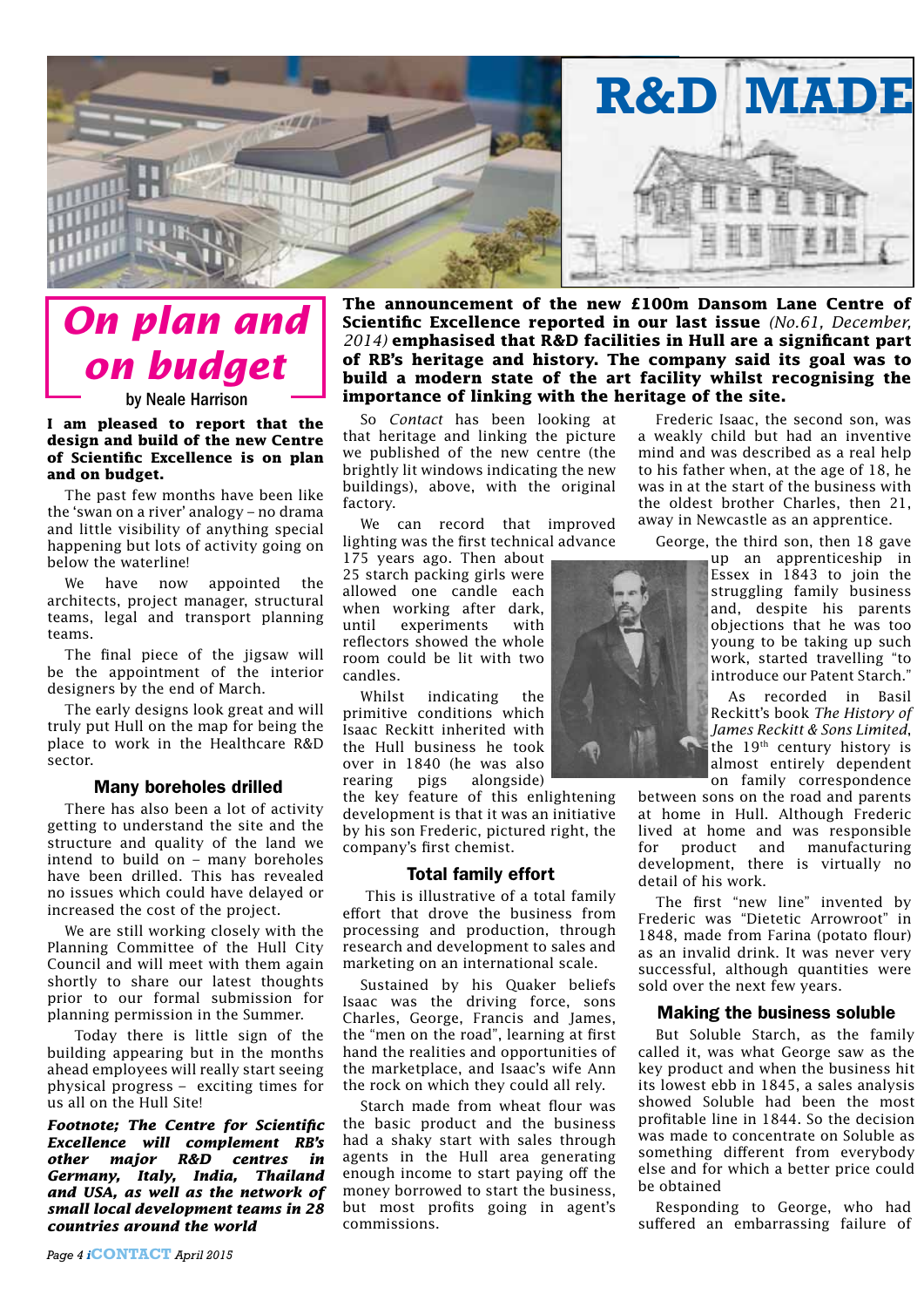# **A BRIGHT START 175 YEARS AGO**

a customer demonstration of the Arrowroot substitute in 1847, Isaac wrote: "I had intended writing to thee this this morning but have been obliged to devote two hours or nearly so to the trial of about 20 of Frederic's experiments, intended to get at rest the question of Crystallised Sago and Patent Wheaten Starch.

"I consider him to have fully succeeded in Wheaten Starch and think that we can fully come up to anything that has been made: he has far exceeded anything before produced in Crystallised Sago, has produced a sample equal to Soluble and has produced a beautiful article of splendid colour, half Sago and half Sol(uble); altogether the results of his experiments appear satisfactory."

The R&D heritage of Reckitts had been established.

## The Great Exhibition

When the business embarked on advertising in 1850 one of the most spectacular commercial events of the 19<sup>th</sup> century, The Great Exhibition in the specially built Crystal Palace, saw the firm displaying "Patent Wheaten Starch, white and blue (an invention of Frederic's the year before), Patent Soluble Starch from potato flour, Patent Sago Starch and Wheaten Starch Powder for use in perfumery and confectionery."

The Patent Soluble Starch received an award for superiority.

Starch remained the staple product through most of the 1850s until sales of Laundry Blue and Black Lead introduced earlier in the decade, began to rival it.

Other products investigated but not pursued included a by-product from yeast, cheaply available from brewers, for which Isaac apparently had a patent and mustard. Colmans, interestingly, were major competitors on starch.

One which did go ahead was the building of a big new biscuit works (50 varieties listed) in 1857 which was not successful and, perhaps fortunately, was destroyed by fire in 1863.

Little is known of Frederic's activity in these years. When Isaac died at the age of 70 in 1862 Frederic, still living at home, was provided for in the Will but the business was left equally to George, Francis and James.

By 1894 when the first external chemist was recruited, Frederic had virtually retired.

## *…and was highly fashionable 80 years later*



**One reason for the sketchy 19th century history is that record keeping in a business concentrating on sales and manufacturing was poor. Isaac wrote in 1885: "I think it will be necessary to have more clerkly assistance, our books are greatly in arrear, no posting having been done for months."** 

The economic prosperity towards the end of the century led to the formation of a company able to attract investment for growth (Reckitt and Sons Ltd, 1888) and the emergence of the philanthropy of welfare of the workpeople.

The growing number of stakeholders needed more information and the pioneering *Reckitt Works Magazine* (1907) helped meet the workplace need.

The picture of Kingston Works Laboratory pictured on our front page appeared in the house journal in July 1910 and shows (left to right)



G.H.Spilman, H.A.Scruton, C.W.Rodmell and R.J.Whitaker. The Chemical Staff at Dansom Lane at that time numbered six all told, the other two members being C.H.Hardy (Chief Chemist, later a Director of Reckitt and Sons Ltd.) and B.T.Priestman (later a Director of Reckitt and Sons Ltd., Reckitt and Colman Ltd., and Reckitt Holdings Ltd.)

 The picture, above, also taken in July 1910 appeared in the Summer 1958 issue of *Ours* and shows the combined chemical staffs of Kingston works and Morley Street works; namely, standing (l to r): F.Taylor,

B.T.Priestman, G.H. Spilman, H.A.Scruton, C.W.Rodmell, R.J.Whitaker, M.N.Harrison. Sitting:T.Dodds, A.W.Wilson, C.H.Hardy, H.Leaf.

Straw boaters were universally popular at the time as shown in the photograph, left, of girls leaving the Dansom Lane factory with the Subscription Mill, later Brasso Works, in the background.

Ten of the eleven men in the chemical staff photograph had boaters, but C.W. Rodmell apparently did not. So the photogapher lent him his to give the picture "complete harmony."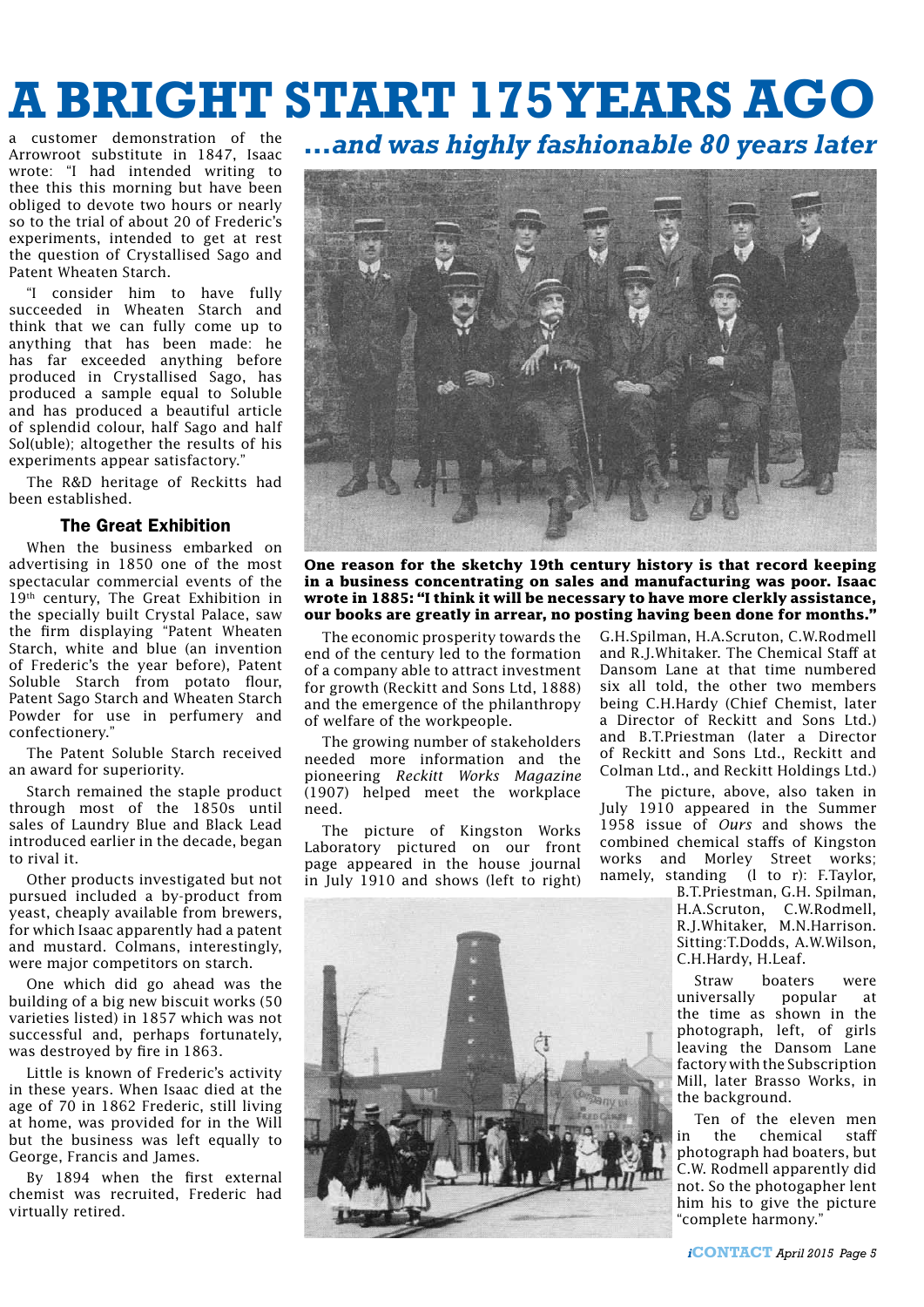# **FULL OF VIRTUE SAY**

**RB pensioners certainly endorse the company's "virtuous growth" programme which produced a 2014 turnover up 4% to £8.8 billion and profits rising by 15% to £1.7 bn.**

The growth revealed in the year end results published in February had already produced the virtue of a £25m boost to the Pension Fund and our members who hold shares in the company saw them rise 185p to a record £57.75, with a final dividend of 79p to come, taking the full year total to £139p.

Chief Executive Rakesh Kapoor said: "Three years ago we set ourselves a clear strategy to become a leader in Consumer Health and Hygiene. During this time we have simplified the organisation, enhanced our investment and focus on Powerbrands and Powermarkets, whilst expanding operating margins via our virtuous growth model.

"We have sharpened the core business through both consumer health acquisitions and rationalisation of certain non-core parts of the portfolio.

## Strong year in ENA & RUMEA

"In 2014, challenging market conditions persisted, we had a strong year, particularly in ENA and RUMEA where our operational changes and improved go-to-market initiatives have delivered significant improvement.

"We further sharpened our portfolio focus with the acquisition of K-Y, the demerger of Indivior and the disposal of Footwear.

"Our virtuous growth model delivered very strong profit growth and margin expansion during the year from a combination of gross margin expansion and cost saving initiatives, some of which were nonrecurring in nature.

" In true RB spirit of outperformance we need to sharpen our organisational agility and efficiency. I am therefore announcing our new "Supercharge" project focused on:

 $\mathbf{V}$  Creating a simpler, more agile organisation

**Z.** Reducing cost and driving efficiencies

This will make RB a leaner, faster and more coordinated business. The 2014 step up in operating margin, which our Supercharge project should make sustainable.

# ◇◇◇◇◇◇◇◇◇◇◇◇◇◇◇◇◇◇◇◇◇◇◇◇◇◇ **OUR PENSIONERS** *Philanthropic business to a*

In our Colonial past the "G&T (gin and tonic) at sundown" was the accepted lubricant of the end of work discussion and review. Now there is a case for G&T with RB&T as the subject for discussion amongst RBPA members, especially those who have worked overseas, with the subject T being the Indian industrial giant, the Tata Group.

The philanthropic industrialist who is quoted on our front page is Jamsetji Tata, pictured below, who founded his business in 1868 and was thus a contemporary of Isaac Reckitt.



Both, it is clear, were driven by strong humanitarian principles. Tata (540,000 employees in 100 countries) is bigger than RB (37,000 in 60) and is best known here as a steelmaker (Corus) and motor manufacturer (Jaguar Land Rover) but also has Tata Global Beverages and Tata Chemicals. The beverages include Tetley Tea, the first international brand takeover in 2000.

The Tata founders bequeathed most of their personal wealth to the many trusts they created for the greater good of India and its people. Today, the Tata trusts control 66 per cent of the shares of Tata Sons, the holding Tata company. Go to www.tata.com.



XXXXXXXXXXXXXXXXXXXXXXXXXX

*When we wrote last year* (Contact No 59, April 2014) *about Hull City Council Planning Committee's acceptance of consultants' suggestions for street names on the former Reckitts Recreation Ground (one being Reckitt Crescent despite the proximity of James Reckitt Avenue) the Lodge House, above, was to be retained.*

*Some time later there were two fires in the unoccupied house and developers Barratt Homes put in an application to demolish it.* 

*The application though was turned down by the Planning Committee and as yet Barratt have not lodged an appeal. They've put some scaffolding up on the lodge as it was falling down.*

*Councillor Adam Williams, who represents Drypool supported the rejection of the appeal and took the above picture late last year.*

*Barratt want to build four more houses on the Lodge site but, at the time of going to press, they had not appealed against the committee decision and several members are known to favour preservation of what is seen as a heritage building.*

# Even betterbusiness at 7th in Global 100

In its first appearance in the Global 100 Index, an annual listing of the 100 most sustainable corporations, RB has been ranked seventh. That makes it the highest of the 11 UK companies entered.

"The Global 100 represent the corporate trailblazers who are forging new ways to make more with less. While RB performed well across all twelve indicators, the success of its sustainability strategy is clearly evidenced by the high scores achieved for energy, carbon, water and waste productivities," said Toby Heaps, CEO of Corporate Knights, the index compiler.

RB was also the top-scoring household products company in the Dow Jones Sustainability Index. As a result, it has been included in RobecoSAM's 2015 Sustainability Yearbook and has received the<br>Industry Leader, Gold Class **Industry** distinction.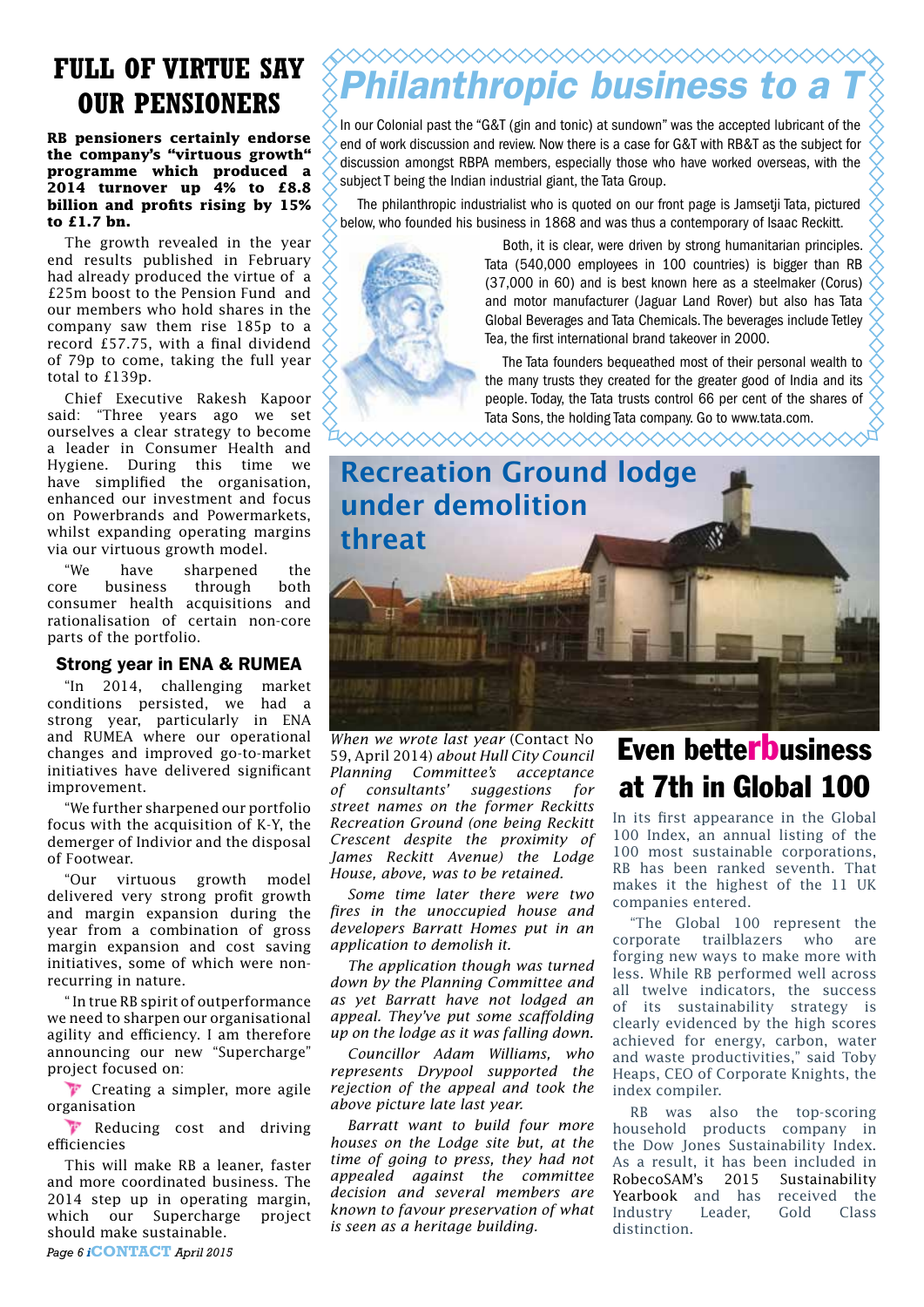E-mail: contact@nilspin.com *Reckitt Benckiser plc* **and** *Reckitt Benckiser* **plc and** *bulliparison* **<b>***LETTERS* By post: Contact, c/o Pensions Department **Reckitt Benckis** Dansom Lane, HULL HU8 7DS

Pensions Department hull.pensions@rb.com Tel: 01482 582987

*All the letters here have, like many of the words in this issue, been received by e-mail. You may, as many readers have, send us your e-mail address so we can advise you of publication dates and items on the news page at* www. icontactnewsletter.co.uk. *We do not publish e-mail addresses if you ask us not to. The company and the Pensions Department do not keep or pass on e-mail addresses and, in the long established tradition of a very personal service, an e-mail link wih your pensioner visitor is strictly confidential.*

# **Reckitts did win a football cup – then somebody pinched it**

From Alan Hodgson ajh2050@yahoo.co.uk

#### **As Huddersfield Town football historian (and ex R&C employee at Batley), I was doing research on long ago matches when I came across an intriguing story from 1912 that I thought might be of interest.**

It concerns when Reckitt's AFC won the *Hull Times* Charity Cup, the subsequent theft of the trophy from the firm's Social Club, and (shades of 1966 and Pickles the dog) its recovery from a field some two weeks later.

The story is a little long, but if you wish to use it perhaps it could be split into two or three instalments? I'm afraid I don't have any pictures to go with it however, but maybe the company archivist could help out?

*Six years ago Alan took us back 100 years with an article on Reckitts' exploits in THE cup, the FA one* (Contact No.45, October 2009). *We don't have a picture of the charity cup, but with our on-line issue we have no need for instalments. So you can read the full story, and Reckitt Magazine 1912 comments in this issue's Digital Supplement.*

## **Social networking**

#### From Sue Mead doomead@live.co.uk

When you included my message about Alan Bloxham in last August's issue of *Contact*, I heard from several old friends, both in Chiswick and Hull and we have been emailing ever since, remembering the good old days.

 I understand from Zena Clarke that the first Chiswick staff get together was organised by Peter Moores last year. Rita Bull and I now plan to attend the next one.

*It's that workplace companionship we refer to on our front page but if you have a smartphone or tablet it's called social networking. Still can't beat the face to face (get-together)!*

*"Unable to deliver" responses are a benefit we get from the "It's live" e-mail we send when the newsletter is printed and the digital version*  *goes on line. Where the reason is not clear we advise Pensions Department, especially when it is an overseas reader. This is why we received the following from our regular Oz correspondent* Trevor Schofield*:*

"Wow what a relief, thought I had been banned from cyber space.

The following was my distraction!!"

*What Trevor had done (as others readers have on occasion) was change his e-mail address without telling us. So* pratu@southernphone *is now* pratu4@ bigpond.com and that distraction was his accompanying *We was brung up proper –* a commentary we know will amuse RBPA members.

So, taking another advantage of our bonus space, it is reproduced in the Digital Supplement.



From Jeremy Wilcock J.Wilcock@hull.ac.uk

December's *Contact* was another great issue – but can I just clarify that I had no involvement with the Industrial Division.

High Wycombe's College of Technology and Art (now a University) had a programme in Export Marketing. R&C's Export Division knew about it, and used to recruit their graduate trainees from there. I was fortunate enough to be one of them.

But it was still nice to meet Paul Gilliam, an R&C colleague from the Industrial Division, at Hull University.

Though we never knew each other at the time, it was amazing how many affectionate tales we were able to swap about the kindly Chiswick directors who then ran the company.



## **Colman's Detectives at work in Norwich**

**Colman's Detectives** *is a group of volunteers and students finding out more about the part that Colmans and its workers played in the First World War. The community research project by Norwich's Heritage Economic and Regeneration Trust (HEART), which took over the famous Mustard Shop (pictured above) in 2009, has received £37,700 from the Heritage Lottery Fund.* 

*The year-long project is also supported by Norfolk Record Office, Norfolk Library and Information Service, The Forum and Unilever Archives.*

*Visit* www.mustardshopnorwich.co.uk *for more information. The shop and HEART staged the 200 year history of Colmans display which closed at the city's Bridewell Museum last month.* 

*It will be interesting to see what information the Colman's Detectives discover additional to that found in the* Carrow Works Magazines. *The Digital Supplement in* iContact's *April 2014 issue (No.59) reproduced much of the Colman's WWI story from a 1924 works magazine.*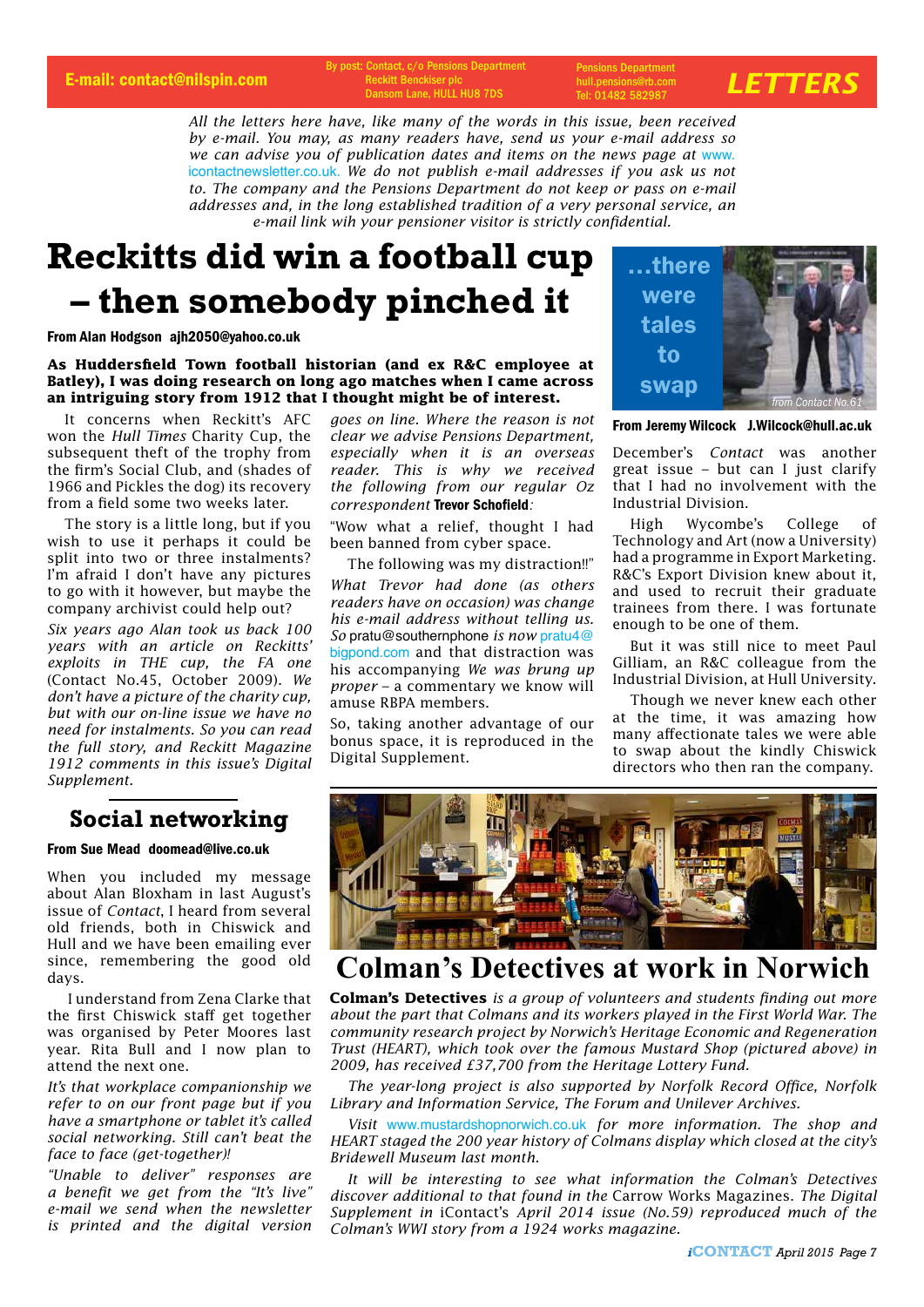# **OBITUARIES**

# **TRANSATLANTIC LIVE BROADCAST OF CHISWICK PENSIONER'S FUNERAL**

**Chiswick pensioner Doris Sands, whose death at the age of 93 we report below, was a longstanding member and for many years organiser of the Chiswick Pensioners' Club. The club was formed in 1973 when production at "The Cherry" was being phased out and a considerable number of employees were made redundant.**

Doris died before Christmas, after our December issue had been printed, but thanks to our digital technology we were able to put a note on the news page of the *iContact* website.

Technology also enhanced Doris's funeral. In what may be a first for one of our members, the service at Mortlake was broadcast live (webcast) so family and friends, notably relatives in Canada, who were unable to attend could share the occasion.

 In addition to the inset photograph of Doris, top right, we also went back to a 2003 *Contact* for the picture showing Sandra (standing) with members at a Cherry Club meeting.

Workplace encounters often led to lifetime partnerships, in the fullest sense, at Reckitts and Colmans. A classic example was Norwich's **Ray** 

**We regret to record the deaths of the following Reckitt Benckiser pensioners:**

## **NORTHERN REGION**

*(Hull, unless otherwise stated)*

**Gail Spafford, aged 62 years, 11 years' service; Norah Strickland (89), 14; June Dusher (83), 12; Ruth Kirk (79), 16; Eileen Wilmot (92), 31; Elizabeth Barker (87), 17; Evelyn Hogarth (98), 28; Carol Stephenson (69), 11; Alan Leadley (87), 29; George Barker (89), 47; David Lloyd Williams (77), 18; Raymond Palmer (91), 38; David Crimlisk (83), 9; Geoffrey Finney (81), 15; Peter Brown (87), 8; Frederick McIntosh (86), 33; Percy Watson (99), 17; Edward Sutton (84), 26; Ian Sutherland (74), 18; Mary Ablett (81), 12,** *Shoecare;* **Peter Johnson (78), 27,** *Shoecare;* **Sidney Hold (85), 30,** *Director, Household Division;* **Colin Westley (76), 25.**  *Derby* **– Linda Patterson (68),** 

**13.**



**Gray**, famed for his hand-carved walking sticks, who died just three days before his wife **Vera** *(Contact No 57, August 2013)*.

In this issue we have Hull's **George Barker** (89) who died in late November followed by his 87-year old wife **Elizabeth** in early January. Both are well remembered by many after George took over as Steward of the Works Recreation Club.

#### The very same

The last name in our December issue, **John Jephcott**, Industrial Division director who had died at the age of 69, brought a quick e-mail from Geoff Pilsbury asking if this was the **Greg** Jephcott he had worked with at Hull.

It was and Geoff, former sales and export director at Household Division, wrote back: "l worked with

*Group Dist, Harlow* **– Horace Faithfull (86), 17.** *Group servs, Aldridge –* **Norman Bott (88), 20.** *Lloyds of Batley* **– Kathleen Ivinson (69), 13; John Smith (97), 17; Robert Marshall (76), 28.** *Colours, Bletchley* **– Jean Andrews (74), 3.**  *Colours, Backbarrow* **– Kenneth Thompson (92), 18.** *Industrial Div.* **– Nazir Ahmed (70), 7. EASTERN REGION** *(Norwich, unless otherwise stated)* **Josephine Lenton (99), 30; Michael Borrett (74), 12; Stanley Halliday (73), 27; Edward Seaman (79), 18;** 

**Roy Roebuck (70), 9; Agnes Johnson (100),31; Ralph Rose**  Greg Jephcott at Reckitt house. We were very close when we worked together but lost touch after we were posted overseas. Greg gave me my first break into management at Reckitts and resulted in my eventual career in Africa and South America with the group. Good memories of our days working under Peter Miles and the gang."

Sad to see the death of centenarian **Agnes Johnson** in this issue's Eastern Region list. She worked at Farrows in Peterborough and we reported her 100th in our last issue

We would be particularly interested to have readers' memories of **George and Elizabeth Barker** and their work; plus any others listed, including Northern Region's two long-serving Hull executives **Sidney Hold** and **Peter Johnson.**

**(78), 12; William Goddard (78), 27; Allan Crisp (90),7; Arthur Purser (82), 5; Edward Armstrong (75), 21; George Cowan (90), 33; Victor Hipperson (88), 15.**

### **SOUTHERN REGION**

*(Chiswick, unless otherwise stated)* **Doris Sands (93), 13; Helen Buchan (97), 17; Edward Burman (81), 21; Dennis Robinson (87), 1,** *Director***.**

*HQ, Hull* **– Sandra Thompson (63), 6.**

*HQ, Cricklewood* **– Jean Lovell (82), 20.**

*FAG, Wealdstone* **– William Walford (90), 24.**

*Nottingham (Boots Health)* **– Brian Summerfield (69), 4.**

*Leisure Division, Enfield* **– Dudley Stephenson (86), 21.**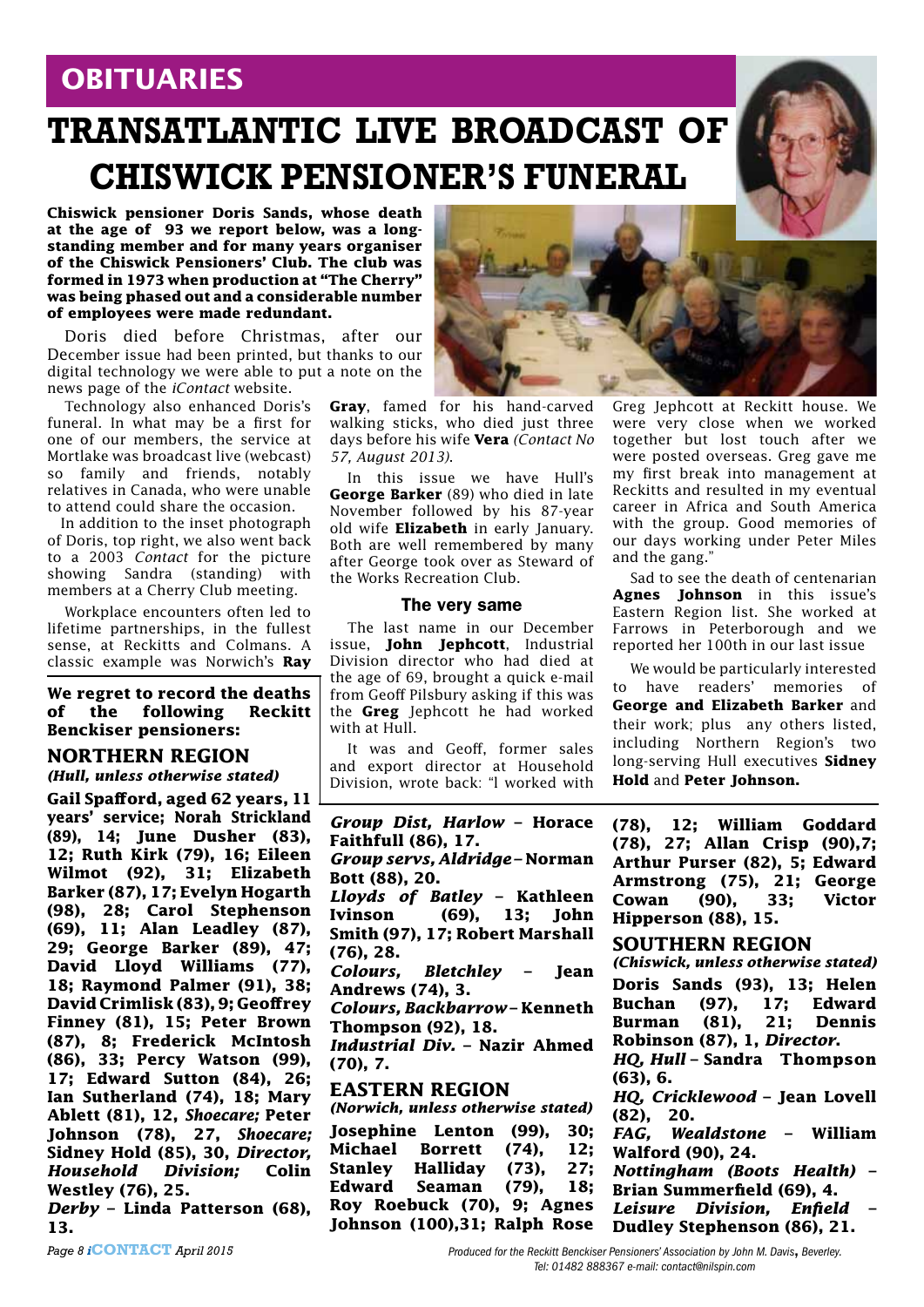# **RECKITTS (HULL) UP FOR T'CUP**

## Yes, really, THAT cup!

An interesting discussion after the next round of FA Cup matches could be how Reckitts got on - although you'll be going back nearly 100 years for the earliest games.

first stage.

"The foll

only to los



them out at the first hurdle, whilst in 1927/28 they y thrashed 7-0 at home by Broughton Rangers, again at



DIGITAL SUPPLEMENT

*Above is a clip from the story by Alan Hodgson about Reckitt's FA Cup ventures as published in Contact No.45, October 2009. On this page, left, we have the Charity Cup story from Alan's latest letter (see P7) together with quotes from* Reckitt's Magazine *of June 1917.*

the spot-kick, and "gave Spavin no earthly chance, putting the ball in with force enough to send it through the net."

With the game finely balanced at 1-1 and time running out, a late Reckitt's attack then resulted in Thistleton, the man who almost missed the game, forcing the ball home 10 minutes from time to "a pandemonium of applause." Cleethorpes tried to level matters again but were kept at bay by some last ditch defending as the final whistle blew.

At the end of a truly sporting contest "Each club gave a cheer for the other at the close." Reckitt's AFC thus became only the second club from the Yorkshire side of the Humber to lift the trophy since its inception back in 1897.

#### Supporters too pleased to speak

After the match their officials were "too pleased to speak" and their supporters were "naturally much delighted". A telegram stating "Hearty congratulations to Reckitt's" was also received from local MP the Right Hon. T R Ferens.

The game was seen by around 1,500 spectators who paid £23 in total receipts. On 24 May the Reckitt's AFC members then held a 'Continental Smoking Concert'\* at the firm's Social Hall in Dansom Lane, to commemorate their triumph. Mr Philip B Reckitt, JP, presented Mr Shepherd with "a handsome flower stand" to mark his years of good work with the football team, and he responded that "No club had a harder working committee, or a more loyal set of players."

#### Canister Works Sketch Party

Finally, "A capital entertainment which included a laughable sketch, 'The Dumb Bell Charade', by the Canister Works Sketch Party, was arranged. The artistes for this humorous sketch were Miss Lily Weatherill, Miss Jennie Partridge, Miss Elizabeth Paton, Mr R Johnson and Mr Peter Miller. Other contributors were Mrs B L Strachan, Miss Elsie Todd, Mr Harold Coates, Mr Allan Spilman and Mr Ripley Nunns. Mr H W Glover was the accompanist.

The *Hull Times* Charity Cup, a massive silver trophy, was on view during the evening. The cup, along with the medals, will be presented at a smoking concert to be arranged after the club's annual meeting."

*\* A 'smoking concert' in those days was usually an allmale social occasion at which men could smoke and discuss sport or politics etc, whilst watching live entertainment, without offending their good ladies!*

 The entrance fee was three-pence although a seat in the **of spectators began to arrive at Hull City's Anlaby Road ground where Reckitt's AFC were to meet Cleethorpes Town in the** *Hull Times*  **Charity Cup final.**

**RECKITT'S WIN THE** *HULL* 

*TIMES* **CHARITY CUP!**

**Early in the evening of 25 April 1912 hundreds** 

'best' West Stand cost sixpence. However, the scheduled 5.45pm kick-off was slightly delayed owing to the fact that the Cleethorpes contingent had been stranded at New Holland and a special boat had to be arranged to ferry the team across the river!

Many Reckitt's employees were in attendance and, as they waited patiently for the match to start, "They beguiled the time with trumpet-blowing and in other ways which crowds on the football field delight to resort to."

Reckitt's AFC treasurer and trainer, Mr Shepherd, said one or two of his regular players were out injured, but that they hoped to give a good account of themselves against 'the Meggies' who were, after all, the current trophy holders.

The works team were very much the underdogs, and as *The Hull Daily Mail* commented: "It is quite possible the skill of Cleethorpes and their combination will be a revelation in this district, and if Reckitt's mean to lift the Cup they will have to go straight for goal and leave the finessing to Cleethorpes."

In the event the Reckitt's XI were to put in a fine performance in an exciting game that got underway just after 6pm. They lined up as follows: Spavin; Whitelock, Bell H; Irwin, Vasey (captain), Ranby; Leaf, Sutton, Trumper, Thistleton and Lang. Mr T Robinson (ERCFA) refereed with Mr Coverdale (Hull) and Mr Backhouse (Grimsby) his linesmen.

#### Thistleton arrives late in work clothes

Just before the delayed start Reckitt's inside-left Thistleton turned up still in his work clothes, and quickly got changed as his skipper Vasey lost the toss.

The 'Starchmen' thus initially defended the railway end and, encouraged by "much enthusiastic bell-ringing and trumpet-blowing" soon got to grips with the game. They were temporarily quietened though when Cleethorpes had the ball in the net direct from a free-kick, but the 'goal' was ruled out as the referee had given an indirect free-kick only! Town briefly protested but the decision stood. Then, after a "puzzling overhead kick" from Irwin, Trumper seized on the rebound to put Reckitt's ahead. An end-to-end first half thus ended with the Starchmen holding a slender advantage.

After the break Cleethorpes came out strongly, and soon "Spavin measured his length in saving a piper." Town also rattled a post and then, as pressure mounted, Bell handled in the area to concede a penalty. Grant took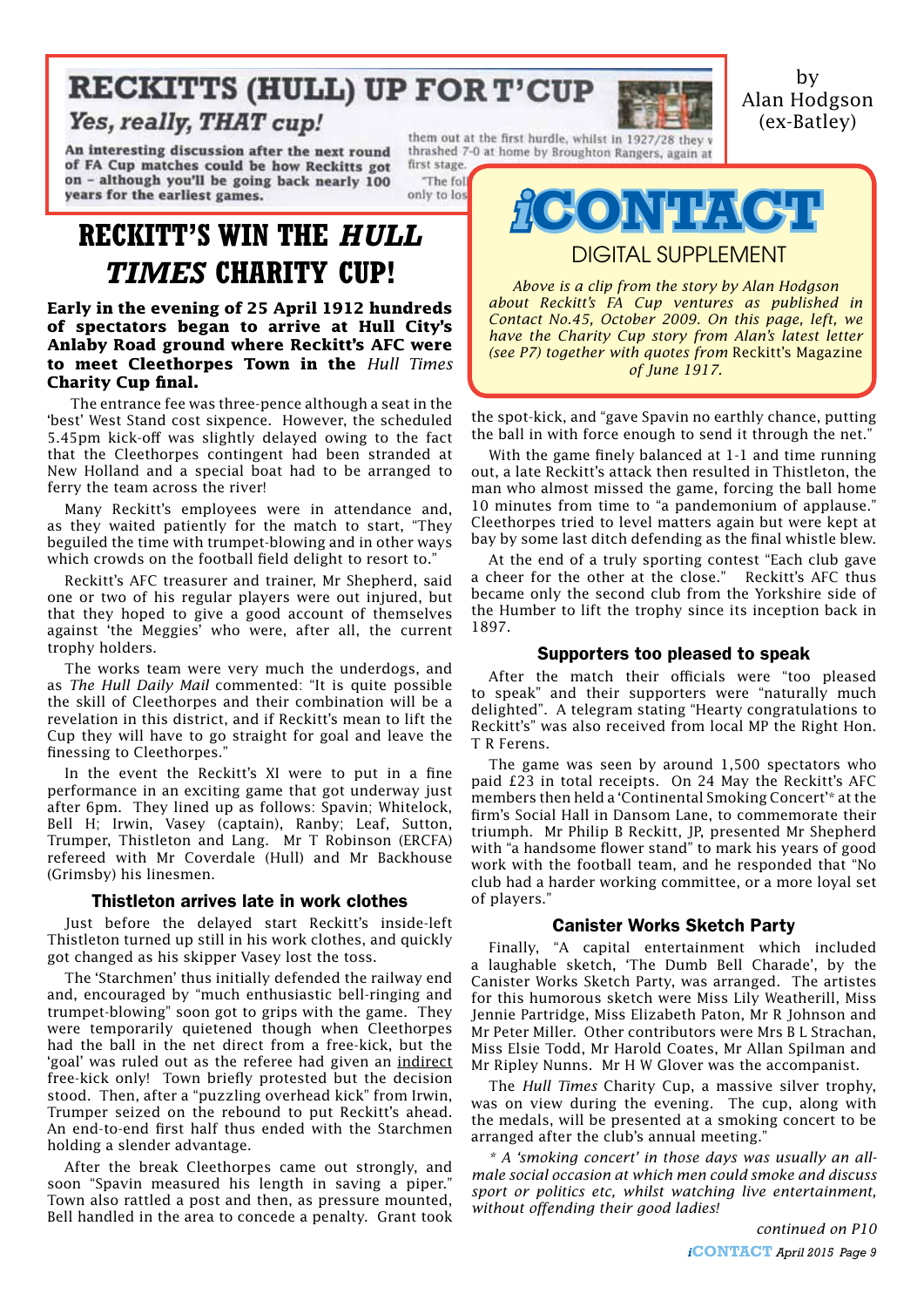# **THEFT from DANSOM LANE!**

### *continued from P9*

#### **Having won the Hull Times Charity Cup by beating Cleethorpes Town 2-1 at Hull City's Anlaby Road ground on 25 April 1912, the trophy was proudly displayed in a glass case by Reckitt's AFC at the firm's Social Club in Dansom Lane.**

On 28 May when the Club closed at 11pm it was locked away as usual in a cupboard there, but the following morning it was discovered that an overnight break-in had taken place. The premises had been ransacked and, along with a set of crystallate billiard balls, the cup had been stolen. Its ebony pedestal though had been left behind by the thieves.

The police were called in and quickly discovered that entry had been easily gained via the 'drain side' of the building, after climbing a modest wall and crossing a darkened yard. The worry was that perhaps young boys were responsible, and they may have thrown the trophy into "the Old Harbour or other convenient waters."

#### Footballer "throwing ball in" statuette

The engraved Cup itself (worth about £30) was described as being 18 inches tall, silver, and some seven inches across at the top and at the base. On the lid was a statuette of a footballer 'throwing the ball in', and it also bore an enamel Hull Coat of Arms and a small enamel representation of Queen Victoria. At the sides were two curved handles.

The crime reminded local soccer followers that back in 1895 the FA Cup itself had been stolen from a jeweller's shop window in Birmingham and never recovered. Was the Reckitt's trophy to meet a similar fate and presumably be melted down for its silver value?

Then on 5 June an anonymous postcard was received by the *Hull Times* saying that the Cup had been left in certain premises by the Market Place. A cup was indeed found there by detectives, but it was "a poor apology indeed" for the real one and obviously a hoax.

#### Bright red billiard ball clue

However, just five days later a breakthrough was made by two young brothers named Thomas and James Hilyard who lived in Dalton Street. They had been playing in a field near Sutton Drain when they found a bright red billiard ball which they took home. Their father alerted the police who went to investigate the scene and after 30 minutes of digging discovered 19 more billiard balls along with three pieces of the missing Cup!

The pieces were taken to Wincolmlee Police Station where the Reckitt's AFC secretary identified them. The silver stand had been severed at the narrowest part and the body doubled together, whilst the statuette had been



*Page 10 i***CONTACT** *April 2015*

cut from the lid and was never found.

It was thought the thief or thieves had buried the items intending to come back for them when the hue and cry had died down. Its recovery was conveyed at once to the Directors and word soon spread throughout Reckitt's of the good news.

Despite its battered state it was hoped to restore it to its former glory. For the rest, "The police believed it to be the work of hooligans, and it is thought that one who may have had something to do with it is already undergoing imprisonment."

#### *We have reproduced the story from Alan Hodgson's letter in full, partly in recognition of his efforts but also because it is plainly based on newspaper reports it provides an intriguing glimpse of our works and local communities a century ago.*

The newspaper coverage was so extensive and detailed that employees knew exactly what was going on and the company's own works magazine needed to add little more than, often lighthearted, commentary.

The *Reckitts' Magazine* report on the celebratory Smoking Concert, for example, said: "The Cup itself was present (guarded by detectives disguised as programmedistributors and refreshment-tray carriers); the speeches savoured strongly of the winter pastime; a presentation was made to the chairman of the club as a memento of the winning of the Cup; and a humourist gave selections during the evening's entertainment (and, of course, in Reckitts' Magazine the terms "football" and humour" are synonymous). In fact, the only things that prevented the evening from a football point of view were the absence of the medals (which will have to be presented on a future occasion), and a cinematograph entertainment depicting scenes in the Hull Charity Cup Final. (A hint for next year?)"

Here's how the 1912 magazine reported the theft:

# The Return of the Cup.

The Hull Charity Cup (valued at  $f_3$ 30), which our football team won in April, was stolen from the Men's Social Club on the night of May 28th, a few days after a Concert to celebrate the winning of the Cup had been held. It was found in a battered condition in a field about a fortnight later.]

*Certainly echoes of a different era. TV has replaced "cinematograph entertainment", but who now can imagine seeing home side supporters greeting a cup victory in dumbfounded silence!*

## *The sun shone - but there was no 'All hands on deck'*

We thought we might get a group picture of the Beverley get-together with the barge venue as a background, but although the sun shone it was cold outside and it was warmer drinking mugs of tea below decks. As that's the former cargo hold there's no windows as the pictures on P1 and 11 show. The blue painted barge *Sun,* behind *Syntan* in the picture (left) has a glazed superstructre and is being considered for a river cruise get-together – which will depend on day and date as a qualified Bargemaster is required.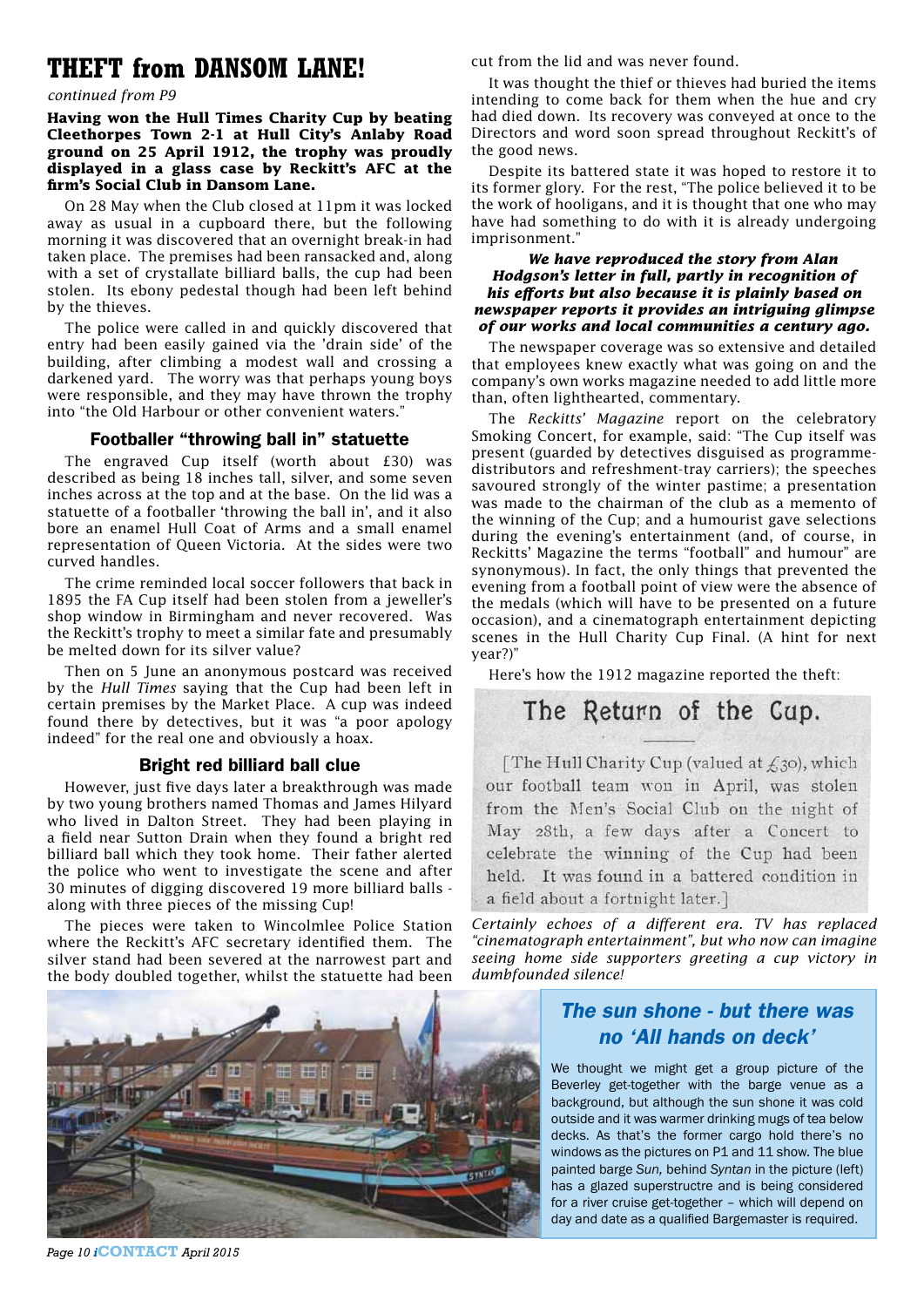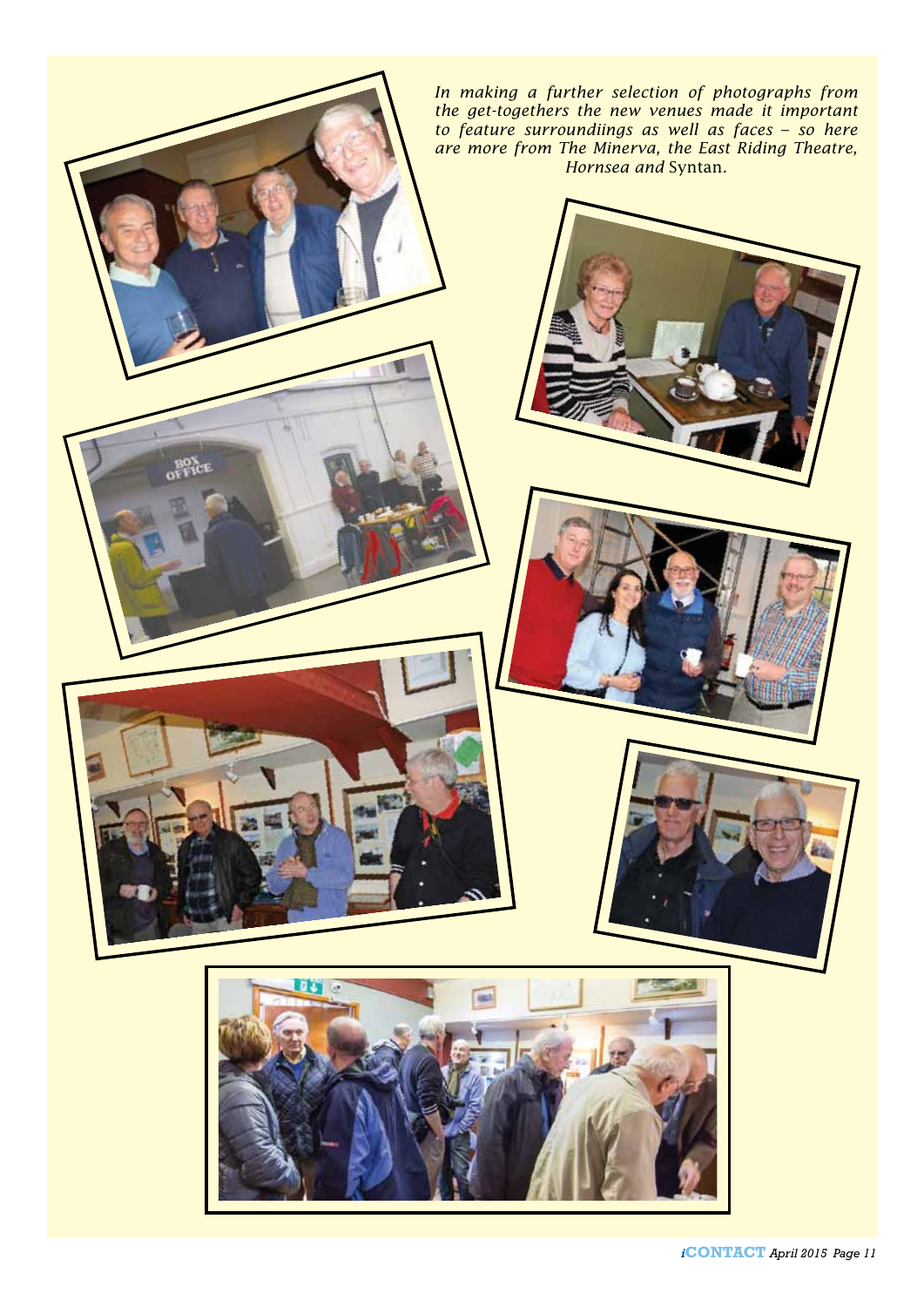# **WE WAS BRUNG UP PROPER !!**

 **"And we never had a whole Mars bar until 1993"!!!**

*And wasn't it great!!!! says Trevor Schofield*

**CONGRATULATIONS TO ALL MY FRIENDS** 

**WHO WERE BORN IN THE 1930's, 40's, 50's, 60's and 70's**

**First, we survived being born to mothers who smoked and/or drank Sherry while they carried us and lived in houses made of asbestos...**

**They took aspirin, ate blue cheese, bread and dripping, raw egg products, loads of bacon and processed meat, tuna from a can, and didn't get tested for diabetes or cervical cancer.**

**Then after that trauma, our baby cots were covered with bright coloured lead-based paints.**

**We had no childproof lids on medicine bottles, doors or cabinets and when we rode our bikes, we had no helmets or shoes, not to mention, the risks we took hitchhiking.**

**As children, we would ride in cars with no seat belts or air bags. We drank water from the garden hose and NOT from a bottle..**

**Take away food was limited to fish and chips, no pizza shops, McDonalds, KFC, Subway or Nandos.**

**Even though all the shops closed at 6.00pm and didn't open on a Sunday, somehow we didn't starve to death!**

**We shared one soft drink with four friends, from one bottle and NO ONE actually died from this.**

**We could collect old drink bottles and cash them in at the corner store and buy Toffees, Gobstoppers and Bubble Gum.**

**We ate cupcakes, white bread and real butter, milk from the cow, and drank soft drinks with sugar in it, but we weren't overweight because...**

**WE WERE ALWAYS OUTSIDE PLAYING!!**

**We would leave home in the morning and play all day, as long as we were back when the streetlights came on.**

**No one was able to reach us all day. And we were OK.**

**We would spend hours building our go-carts out of old prams and then ride down the hill, only to find out we forgot the brakes. We built tree houses and dens and played in river beds with matchbox cars.**

*Continued…*